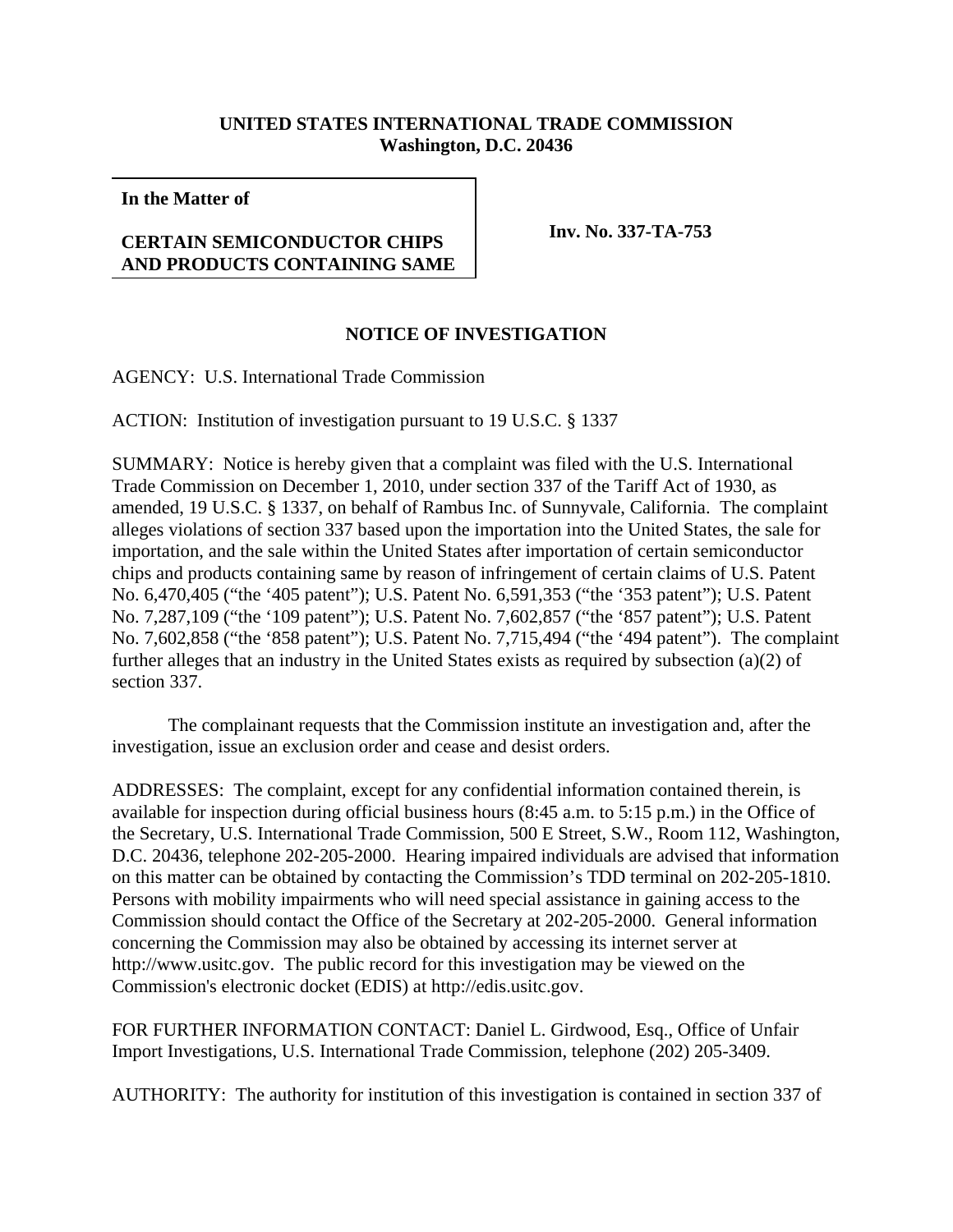the Tariff Act of 1930, as amended, and in section 210.10 of the Commission's Rules of Practice and Procedure, 19 C.F.R. § 210.10 (2010).

SCOPE OF INVESTIGATION: Having considered the complaint, the U.S. International Trade Commission, on December 28, 2010, ORDERED THAT –

(1) Pursuant to subsection (b) of section 337 of the Tariff Act of 1930, as amended, an investigation be instituted to determine whether there is a violation of subsection  $(a)(1)(B)$  of section 337 in the importation into the United States, the sale for importation, or the sale within the United States after importation of certain semiconductor chips and products containing same that infringe one or more of claims 11-13, 15, and 18 of the '405 patent; claims 11-13 of the 353 patent; claims 1, 2, 4, 5, 12, 13, 20, 21, and 24 of the '109 patent; claims 1, 2, 4-6, 9-13, 24-28, 31-36, 39-44, 47, and 49-53 of the '857 patent; claims 1, 2, 4, 7, and 20 of the '858 patent; and claims 1-3, 6, 8, 25, 26, 30, 39, 40, and 42 of the '494 patent, and whether an industry in the United States exists as required by subsection (a)(2) of section 337;

(2) For the purpose of the investigation so instituted, the following are hereby named as parties upon which this notice of investigation shall be served:

(a) The complainant is:

Rambus Inc. 1050 Enterprise Way, Suite 700 Sunnyvale, CA 94089

(b) The respondents are the following entities alleged to be in violation of section 337, and are the parties upon which the complaint is to be served:

> Freescale Semiconductor, Inc. 6501 William Cannon Drive West Austin, TX 78735

Broadcom Corporation 5300 California Avenue Irvine, CA 92617

LSI Corporation 1621 Barber Lane Milpitas, CA 95035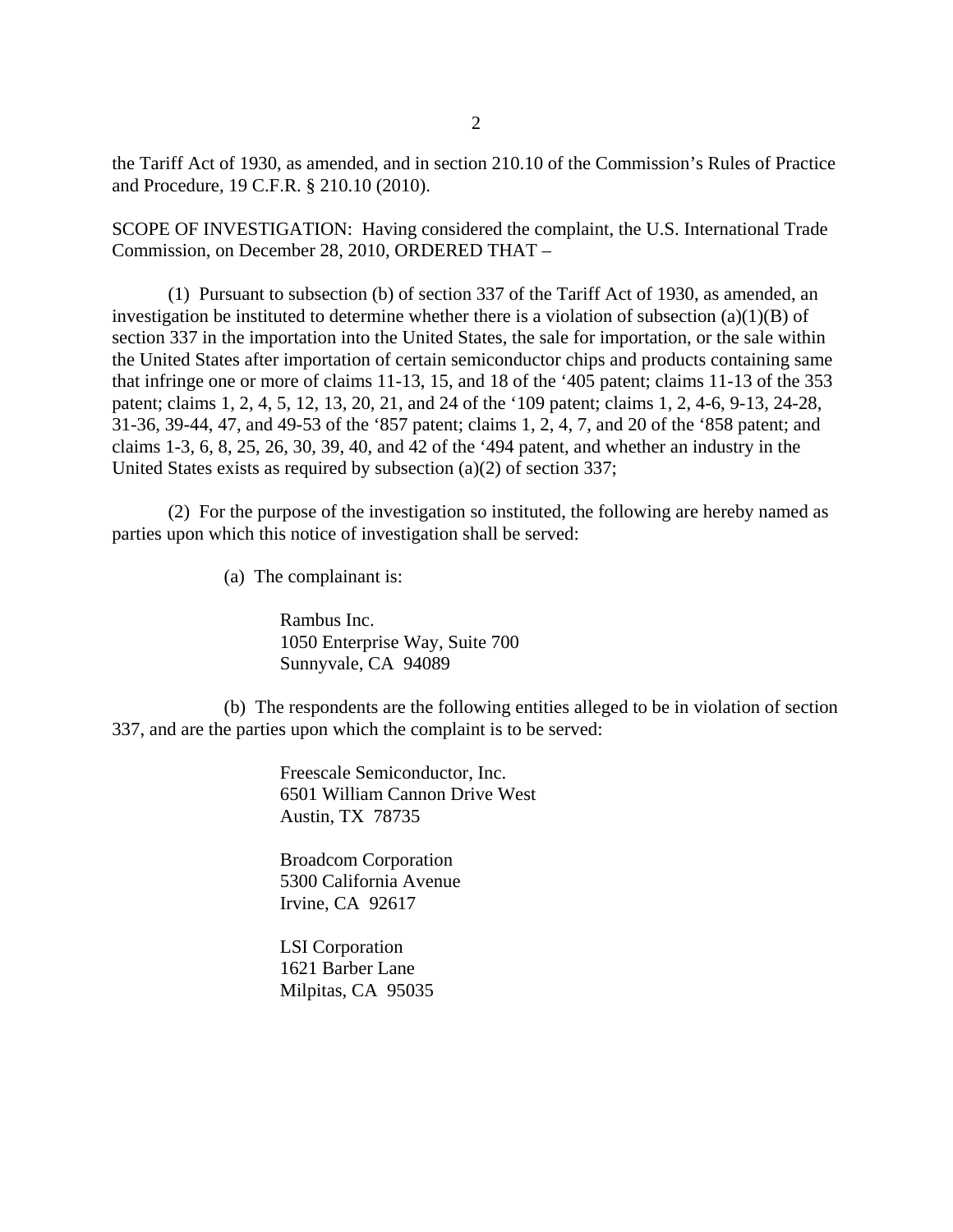MediaTek Inc. No. 1, Dusing Road 1 Hsinchu Science Park Hsin-Chu, Taiwan 30078

nVidia Corporation 2701 San Tomas Expressway Santa Clara, CA 95050

STMicroelectronics N.V. 39, Chemin du Champ des Filles C. P. 21 CH 1228 Plan-Les-Ouates Geneva, Switzerland

STMicroelectronics Inc. 1310 Electronics Dr. Carrollton, TX 75006

Asustek Computer Inc. 15, Li Teh Road Taipei City 11259 Taiwan

Asus Computer International Inc. 800 Corporate Way Fremont, CA 94539

Audio Partnership Plc Gallery Court Hankey Place London SE1 4BB, United Kingdom

Biostar Microtech (U.S.A.) Corp. 18551 East Gale Avenue City of Industry, CA 91748

Biostar Microtech International Corp. 2 Fl., 108-2, Ming Chuan Road Hsin Tien, Taiwan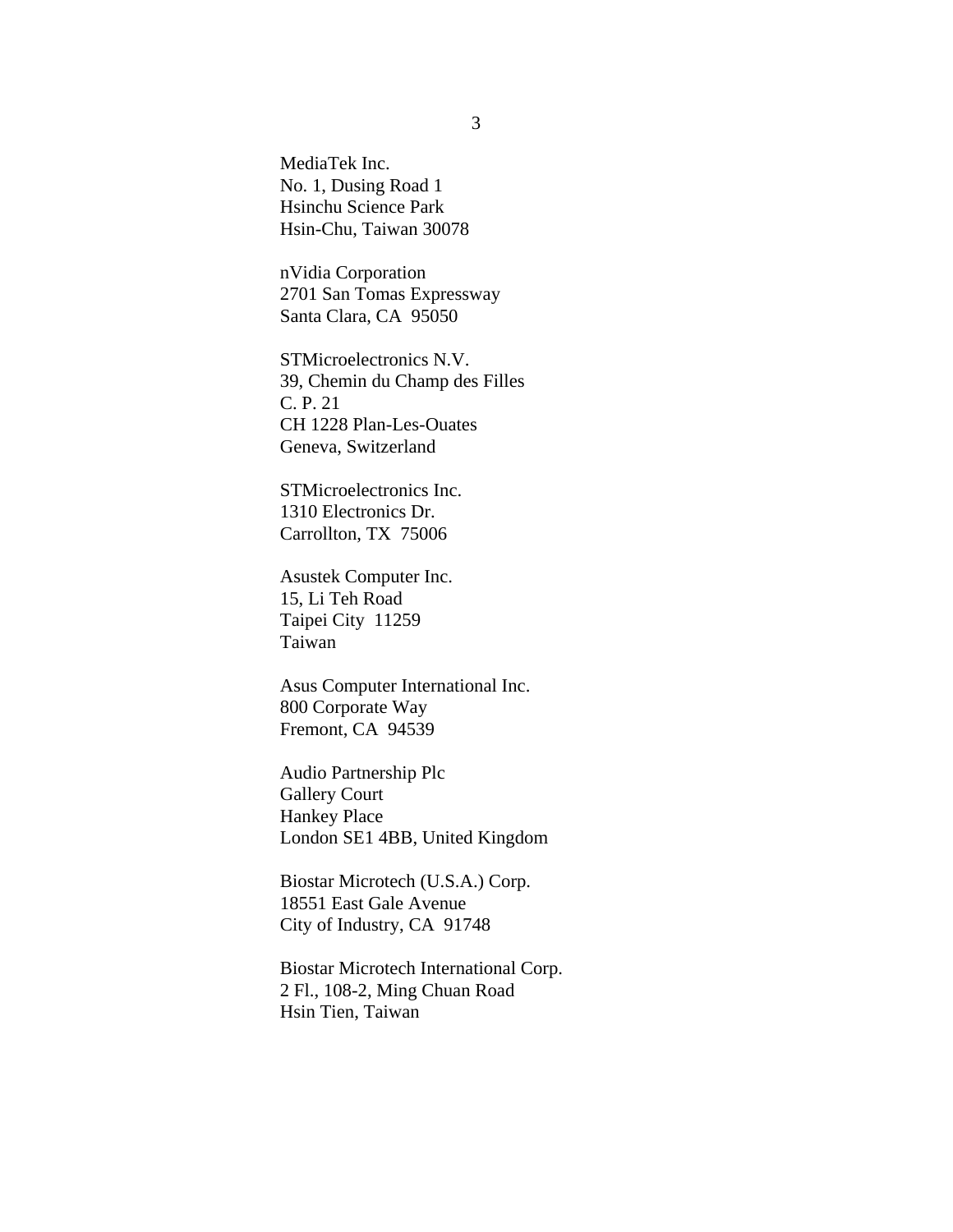Cisco Systems, Inc. 170 West Tasman Drive San Jose, CA 95134-1706

Elitegroup Computer Systems No. 239, Sec. 2, Ti Ding Blvd. Taipei, Taiwan 11493

EVGA Corporation 2900 Saturn Street, Suite B Brea, CA 92821

Galaxy Microsystems Ltd. Room 1101-1103, 11/F Enterprise Square Two, 3 Sheung Yuet Road Kowloon Bay, KLN., Hong Kong

Garmin International 1200 E. 151st Street Olathe, KS 66062-3426

G.B.T. Inc. 17358 Railroad St. City of Industry, CA 91748

Giga-Byte Technology Co., Ltd. No. 6, Bau Chiang Road Hsin-Tien, Taipei 231 Taiwan

Gracom Technologies LLC 1214 John Reed Ct. City of Industry, CA 91745

Hewlett-Packard Company 3000 Hanover St. Palo Alto, CA 94304

Hitachi Global Storage Technologies 3403 Yerba Buena Road San Jose, CA 95135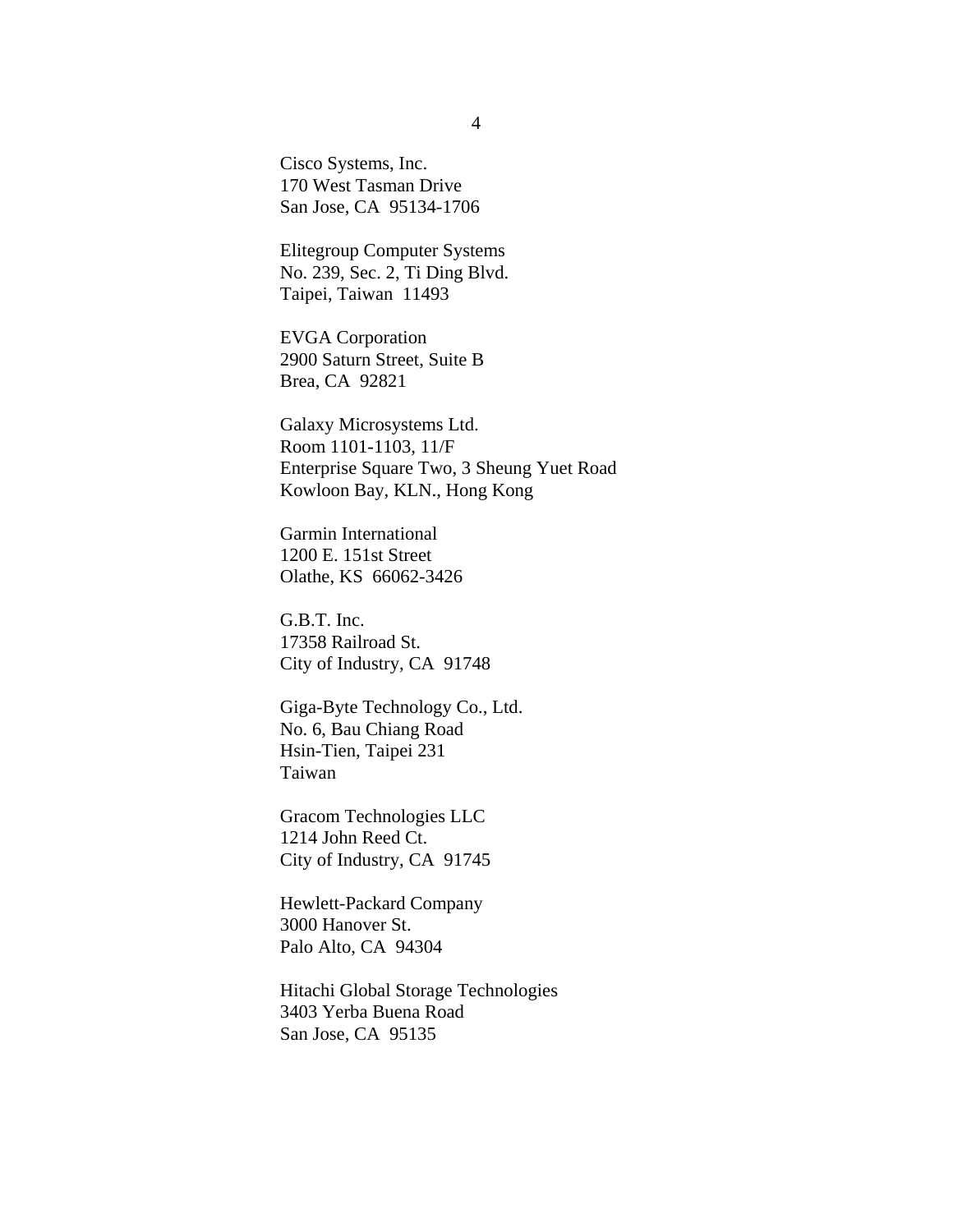Jaton Corporation 47677 Lakeview Blvd. Fremont, CA 94538

Jaton Technology TPE 10F, No. 194, Sec 3 Ta-Tung Road Hsi-Chih, Taiwan

Micro-Star International Co., Ltd. No. 69, Li-De St. Jung-He City, Taipei Hsien Taiwan

MSI Computer Corporation 901 Canada Court City of Industry, California 91748

Motorola, Inc. 1303 East Algonquin Road Schaumburg, IL 60196

Oppo Digital, Inc. 2629 Terminal Blvd., Suite B Mountain View, CA 94043

Palit Microsystems Ltd. 21F, 88, Sec. 2, Chung Hsiao E. Rd. Taipei, Taiwan

Pine Technology Holdings, Ltd. Unit A, 32/F Manulife Tower 169 Electric Road, North Point Hong Kong

Seagate Technology 920 Disc Drive Scotts Valley, CA 95066

Sparkle Computer Co., Ltd. 5F.-7, No. 79, Sec. 1, Xintai 5th Rd. Xizhi City, Taipei County 221, Taiwan

Zotac International (MCO) Ltd.